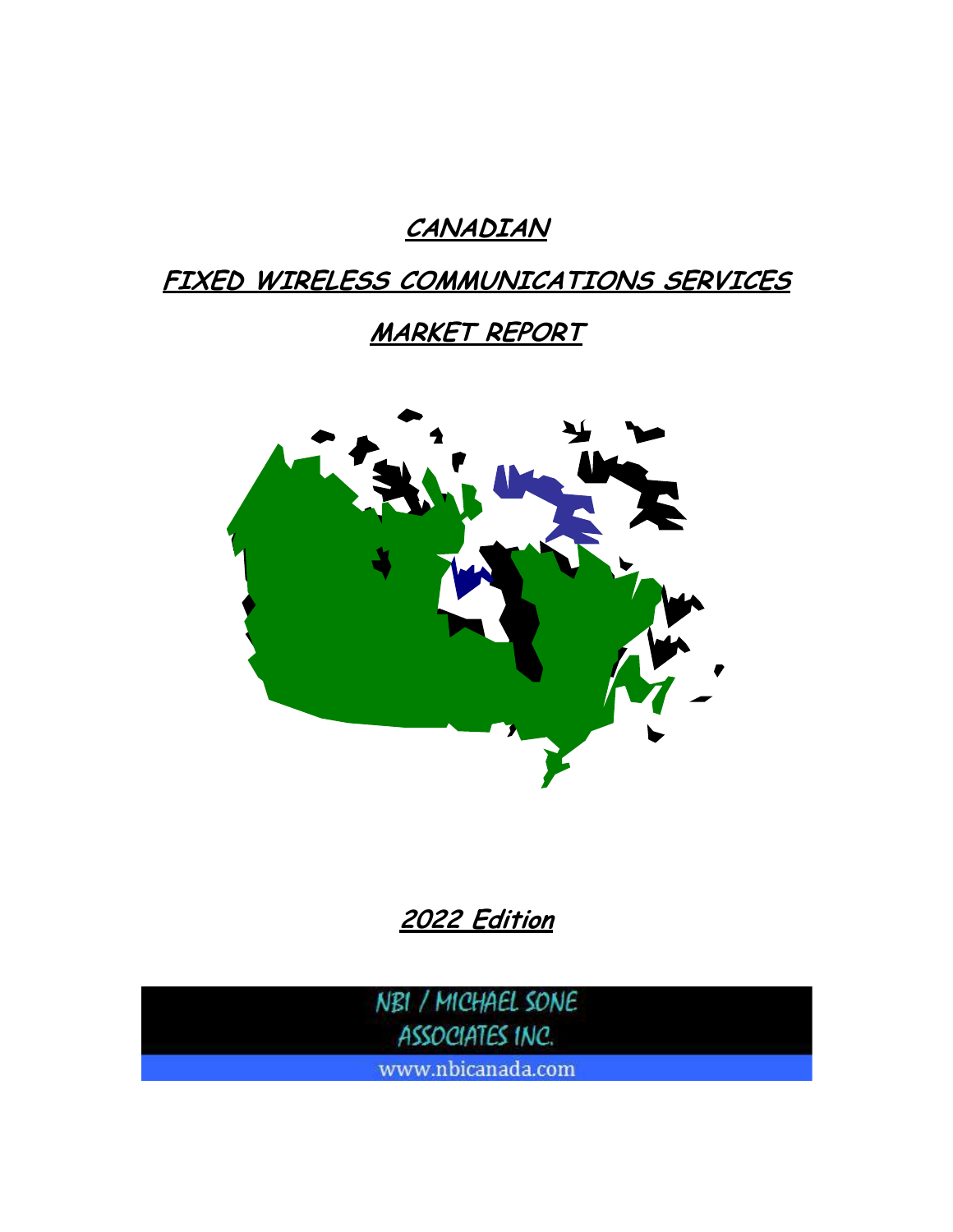### CANADIAN FIXED WIRELESS COMMUNICATIONS SERVICES MARKET REPORT, 2022 EDITION

### **TABLE OF CONTENTS**

| <b>Section</b> | <b>Page</b> |  |
|----------------|-------------|--|
|                |             |  |
| $\mathbf{1}$   |             |  |
| $\overline{2}$ |             |  |
| 3              |             |  |
| 3.1            |             |  |
| 3.2            |             |  |
| 3.3            |             |  |
| 3.4            |             |  |
| 3.5            |             |  |
| 3.6            |             |  |
| 3.7            |             |  |
| 3.8            |             |  |
| 3.9            |             |  |
| 3.10           |             |  |
| 3.11           |             |  |
| 3.12           |             |  |

### **LIST OF FIGURES**

### **Figure**

#### Page

| Figure 2: Canadian Fixed Wireless Subscriber, Mkt Share by Svc Provider Type, 20217  |  |
|--------------------------------------------------------------------------------------|--|
| Figure 3: Candian Fixed Wireless Subscriber, Mkt Share by Svc Provider Type, 2025  8 |  |
|                                                                                      |  |